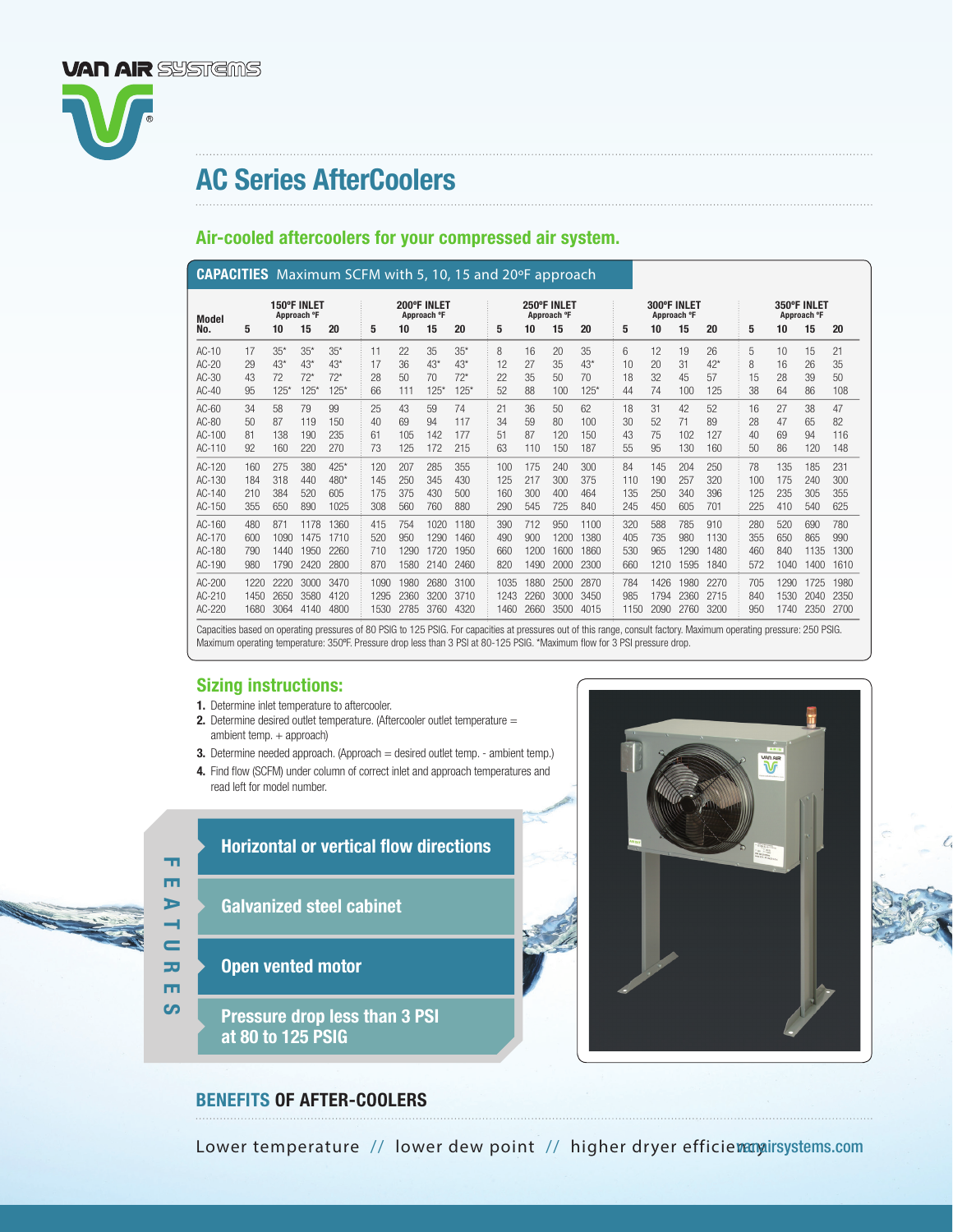#### STANDARD EQUIPMENT

#### Models AC-10 through AC-40

- Ambient air fow: horizontal or vertical
- Floor or suspended mounting
- Steel Cabinet with baked enamel fnish
- Copper Tubed, aluminum fnned core
- Zinc chromate-plated steel fan guard
- Openvented motor with thermal overload

DIMENSIONS & SPECIFICATIONS

• NEMA frame: custom

- Models AC-60 through AC-130
- Ambient air fow: horizontal
- Floor or suspended mounting
- Galvanized steel cabinet
- Copper tube core with aluminum fns
- Heavy gauge aluminum fan with steel hub
- Steel fan guard with baked enamel fnish
- Open vented motor
- NEMA frame: custom on 115-1-60 ODP models, NEMA 48 on others
- Thermaloverload on 115-1-60 ODP models only

#### Models AC-140 through AC-220

- Ambient air fow: vertical
- Steel legs with baked enamel fnish
- Aluminum core
- Aluminum fan hub with polypropylene blades
- Painted steel fan shroud
- Steel fan guard with baked enamel fnish
- TEFC motor
- NEMA frame: 56C on models AC-140-150; 145TC on AC-160; 182TC or 184TC on AC-170-180; 213TC on AC-190-200; 215TC on AC-210-220
- Flex hose
- Moisture separator
- Automatic foat drain
- TEFC motor on models AC-60 through AC-130

OPTIONAL EQUIPMENT

- Air motors on AC-140 through AC-220
- Low temperature kits: Shut off fan(s) at 35°F outlet temperature.

|                  | B<br>A |     |    | C   |    | D   |    | E   |    | In/Out | Motor      | <b>AC</b><br><b>Voltage</b> |                  | <b>Separator</b> |                      |      |                 | <b>Float Drain</b> |         |                | <b>Flex Hose</b> |          |    |    |                          |     |
|------------------|--------|-----|----|-----|----|-----|----|-----|----|--------|------------|-----------------------------|------------------|------------------|----------------------|------|-----------------|--------------------|---------|----------------|------------------|----------|----|----|--------------------------|-----|
| <b>Model No.</b> | in     | cm  | in | cm  | in | cm  | in | cm  | in | cm     | Conn.      | <b>HP</b>                   | <b>Options</b>   | Wt.              | model                | lbs  | kg              | $1/0$ conn         | model   |                | lbs kg           | model    | in | cm | lbs                      | kg  |
| $AC-10$ (H)      | 22     | 56  | 20 | 51  | 12 | 31  | 8  | 21  | 8  | 21     | 1/2" NPT   | 1/12                        |                  | 25               | $S-5-M^3$            | 2.6  | $\overline{2}$  | 1/2                | $FD-1$  | $\overline{2}$ | $\overline{1}$   | $FH-1/2$ | 10 | 26 | $\overline{2}$           | 6   |
| AC-10 (V)        | 16     | 41  | 20 | 51  | 14 | 36  | 15 | 39  | 15 | 39     | 1/2" NPT   | 1/12                        |                  | 25               | $S-5-M^3$            | 2.6  | $\mathcal{P}$   | 1/2                | $FD-1$  | $\mathfrak{p}$ | $\overline{1}$   | FH-1/2   | 10 | 26 | $\overline{\phantom{0}}$ | 6   |
| AC-20 (H)        | 22     | 56  | 20 | 51  | 12 | 31  | 8  | 21  | 8  | 21     | 1/2" NPT   | 1/12                        |                  | 27               | $S-5-M^3$            | 2.6  | $\mathcal{P}$   | 1/2                | $FD-1$  | $\overline{c}$ | $\overline{1}$   | FH-1/2   | 10 | 26 | $\overline{\phantom{0}}$ | 6   |
| AC-20 (V)        | 16     | 41  | 20 | 51  | 14 | 36  | 15 | 39  | 15 | 39     | 1/2" NPT   | 1/12                        |                  | 27               | $S-5-M^3$            | 2.6  | $\overline{c}$  | 1/2                | $FD-1$  | $\mathbf{2}$   | -1               | $FH-1/2$ | 10 | 26 | $\overline{2}$           | 6   |
| AC-30 (H)        | 42     | 107 | 26 | 67  | 15 | 39  | 42 | 107 | 19 | 49     | 1" NPT     | 1/12                        |                  | 61               | $S-10-M3$            | 6    | 3               |                    | $FD-1$  | $\mathcal{P}$  | $\overline{1}$   | FH-1     | 12 | 31 | $\overline{2}$           | 6   |
| AC-30 (V)        | 40     | 102 | 26 | 67  | 23 | 59  | 26 | 67  | 26 | 67     | 1" NPT     | 1/12                        |                  | 61               | $S-10-M3$            | 6    | 3               |                    | $FD-1$  | $\overline{c}$ | $\overline{1}$   | FH-1     | 12 | 31 | $\overline{2}$           | 6   |
| $AC-40$ (H)      | 42     | 107 | 26 | 67  | 15 | 39  | 42 | 107 | 19 | 49     | 1" 1/2 NPT | 1/12                        |                  | 67               | $S-10-M^3$           | 6    | 3               |                    | $FD-1$  | $\mathcal{P}$  | -1               | FH-1 1/2 | 16 | 41 | 3                        | 8   |
| AC-40 $(N)$      | 40     | 102 | 26 | 67  | 23 | 59  | 26 | 67  | 26 | 67     | 1" 1/2 NPT | 1/12                        |                  | 67               | $S-10-M^3$           | 6    | 3               |                    | $FD-1$  | $\overline{2}$ | $\overline{1}$   | FH-1 1/2 | 16 | 41 | 3                        | 8   |
| $AC-60$          | 51     | 130 | 31 | 79  | 18 | 46  | 51 | 130 | 22 | 56     | 1" NPT     | 1/4                         | 1,2,3,4,5        | 110              | $S-10-M^3$           | 6    | 3               |                    | $FD-1$  | $\overline{2}$ | $\overline{1}$   | FH-1     | 12 | 31 | $\overline{\phantom{0}}$ | 6   |
| AC-80            | 51     | 130 | 31 | 79  | 18 | 46  | 51 | 130 | 22 | 56     | 1 1/2" NPT | 1/4                         | 1,2,3,4,5        | 120              | $S-10-M^3$           | 6    | 3               |                    | $FD-1$  | $\overline{c}$ | $\overline{1}$   | FH-1 1/2 | 16 | 41 | 3                        | 8   |
| AC-100           | 51     | 130 | 44 | 112 | 18 | 46  | 51 | 130 | 22 | 56     | 1 1/2" NPT | 1/4                         | 1,2,3,4,5        | 140              | $S-20-M$             | 4.8  | 3               |                    | $FD-1$  | $\mathcal{P}$  | $\overline{1}$   | FH-1 1/2 | 16 | 41 | 3                        | 8   |
| AC-110           | 51     | 130 | 44 | 112 | 18 | 46  | 51 | 130 | 22 | 56     | 1 1/2" NPT | 1/4                         | 1,2,3,4,5        | 145              | $S-20-M$             | 4.8  | 3               |                    | $FD-1$  | $\mathbf{2}$   | -1               | FH-1 1/2 | 16 | 41 | 3                        | 8   |
| AC-120           | 54     | 138 | 48 | 122 | 18 | 46  | 54 | 138 | 22 | 56     | 2" NPT     | 1/4(2)                      | 1,2,3,4,5        | 200              | $S-30-M$             | 11.2 | 6               | 11/2               | $FD-1$  | $\mathcal{P}$  | $\overline{1}$   | $FH-2$   | 18 | 46 | 4.5                      | -12 |
| AC-130           | 60     | 153 | 52 | 133 | 19 | 49  | 60 | 153 | 22 | 56     | $2"$ NPT   | 1/4(2)                      | 1,2,3,4,5        | 300              | $S-30-M$             | 11.2 | 6               | 11/2               | $FD-1$  | 2              | -1               | $FH-2$   | 18 | 46 | 4.5                      | -12 |
| AC-140           | 34     | 87  | 26 | 67  | 19 | 49  | 32 | 82  | 32 | 82     | 2" NPT     |                             | $6,7,8^2$        | 120              | $S-60-M$             | 11.2 | 6               | $\overline{c}$     | $FD-1$  | $\overline{c}$ | -1               | $FH-2$   | 18 | 46 | 4.5                      | 12  |
| AC-150           | 34     | 87  | 34 | 87  | 24 | 61  | 32 | 82  | 32 | 82     | 2" NPT     | 11/2                        | $6,7,8^2$        | 170              | $S-60-M$             | 11.2 | 6               | $\overline{c}$     | $FD-1$  | 2              | -1               | $FH-2$   | 18 | 46 | 4.5                      | 12  |
| AC-160           | 36     | 92  | 41 | 105 | 28 | 72  | 33 | 84  | 33 | 84     | 3" NPT     | 11/2                        | $6,7,8^2$        | 330              | S-170-M              | 22   | 10 <sup>1</sup> | 3                  | $FD-25$ | 5              | 3                | $FH-3$   | 22 | 56 | 12.5 32                  |     |
| AC-170           | 36     | 92  | 44 | 112 | 28 | 72  | 33 | 84  | 33 | 84     | $3"$ NPT   | 5.3                         | 7.8 <sup>2</sup> | 450              | S-170-M              | 22   | 10 <sup>°</sup> | 3                  | $FD-25$ | 5              | 3                | $FH-3$   | 22 | 56 | 12.5 32                  |     |
| AC-180           | 36     | 92  | 44 | 112 | 36 | 92  | 33 | 84  | 33 | 84     | $3"$ NPT   | 5                           | $7,8^2$          | 515              | S-170-M              | 22   | 10 <sup>°</sup> | 3                  | $FD-25$ | 5              | 3                | $FH-3$   | 22 | 56 | 12.5 32                  |     |
| AC-190           | 36     | 92  | 54 | 138 | 39 | 100 | 33 | 84  | 33 | 84     | 4" NPT     | 71/2                        | 7.8 <sup>2</sup> | 600              | S-260-M <sup>4</sup> | 85   | 39              | $\overline{4}$     | $FD-25$ | 5              | 3                | $FH-4$   | 24 | 61 | 14.5 37                  |     |
| AC-200           | 36     | 92  | 52 | 133 | 45 | 115 | 33 | 84  | 33 | 84     | 4" NPT     | 71/2                        | 7,82             | 625              | S-260-M <sup>4</sup> | 85   | 39              | $\overline{4}$     | $FD-25$ | 5              | 3                | $FH-4$   | 24 | 61 | 14.5 37                  |     |
| AC-210           | 36     | 92  | 54 | 138 | 54 | 138 | 33 | 84  | 33 | 84     | 4" NPT     | 10                          | $7,8^2$          | 645              | S-260-M <sup>4</sup> | 85   | 39              | $\overline{4}$     | $FD-25$ | 5              | 3                | $FH-4$   | 24 | 61 | 14.5 37                  |     |
| AC-220           | 36     | 92  | 54 | 138 | 58 | 148 | 33 | 84  | 33 | 84     | 4" NPT     | 10 <sup>1</sup>             | $7.8^{2}$        | 750              | S-260-M <sup>4</sup> | 85   | 39              | 4                  | $FD-2$  | 5              | 3                | $FH-4$   | 24 | 61 | 14.5 37                  |     |

<sup>1</sup>Customer-mounted legs may be positioned for vertical or horizontal air flow. <sup>2</sup> Request drawing for specifications with voltage option 8 (air motor). <sup>3</sup> Separator models S-5-M and S-10-M also available with automatic foat drain as S-5-AD and S-10-AD. 4 Separator model S-260-M also available with 4" FLG connections as S-260-4F. 5 Drain model FD-1 may be used for fows <1000 cfm.



2950 Mechanic Street, Lake City, PA 16423, USA | Toll Free Phone 800-840-9906 | Corporate Fax 814-774-0778 | Order Entry Fax 814-774-3482



Distributed By: